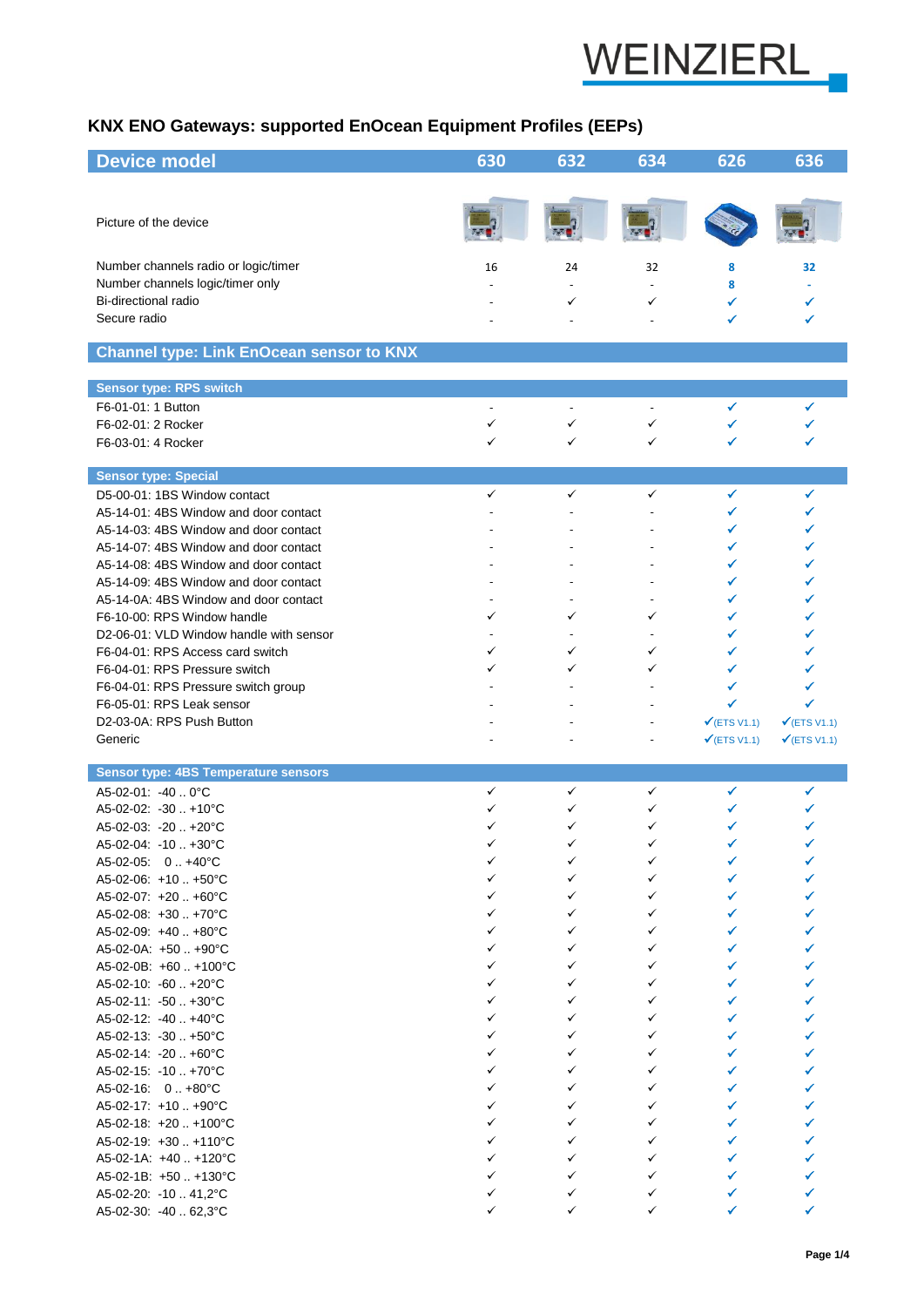

| <b>Device model</b>                                                                                        | 630          | 632          | 634          | 626                     | 636                     |
|------------------------------------------------------------------------------------------------------------|--------------|--------------|--------------|-------------------------|-------------------------|
|                                                                                                            |              |              |              |                         |                         |
| Sensor type: 4BS Temperature and humidity sensors                                                          |              |              |              |                         |                         |
| A5-04-01: 0  40°C, 0  100%                                                                                 | $\checkmark$ | $\checkmark$ | $\checkmark$ | ✔                       | ✔                       |
| A5-04-02: -20  60°C, 0  100%                                                                               | ✓            | ✓            | ✓            |                         |                         |
| A5-04-03: -20  60°C, 0  100%                                                                               |              |              |              | $\checkmark$ (ETS V1.1) | $\checkmark$ (ETS V1.1) |
|                                                                                                            |              |              |              |                         |                         |
| <b>Sensor type: 4BS Light sensors</b>                                                                      |              |              |              |                         |                         |
| A5-06-01: 300  60000 lx                                                                                    | ✓            | ✓            | ✓            | ✔                       | ✔                       |
| A5-06-02: 01020 lx                                                                                         | ✓            | $\checkmark$ | ✓            | ✔                       |                         |
| <b>Sensor type: 4BS Presence sensors</b>                                                                   |              |              |              |                         |                         |
| A5-07-01: Presence                                                                                         | ✓            | ✓            | ✓            | ✔                       | ✔                       |
| A5-07-02: Presence                                                                                         |              |              |              | $\checkmark$ (ETS V1.1) | $\checkmark$ (ETS V1.1) |
| A5-07-03: Presence + Light                                                                                 |              |              |              | $\checkmark$ (ETS V1.1) | $\checkmark$ (ETS V1.1) |
| Sensor type: 4BS Light/Temperature/Presence sensors                                                        |              |              |              |                         |                         |
| A5-08-01: 0  510lx. 0  51°C                                                                                | ✓            | ✓            | ✓            | ✔                       |                         |
| A5-08-02: 0  1020lx, 0  51°C                                                                               | ✓            | ✓            | ✓            | ✓                       |                         |
| A5-08-03: 01530lx, -3050°C                                                                                 | ✓            | $\checkmark$ | ✓            | ✔                       |                         |
|                                                                                                            |              |              |              |                         |                         |
| <b>Sensor type: 4BS Gas sensors</b>                                                                        |              |              |              |                         |                         |
| A5-09-01: CO sensor                                                                                        | ✓            | ✓<br>✓       | ✓            | ✔                       | ✔                       |
| A5-09-04: CO2 sensor                                                                                       | ✓            |              | ✓            | ✔<br>✔                  |                         |
| A5-09-05: VOC sensor<br>A5-09-08: CO2 sensor                                                               |              |              |              |                         |                         |
| A5-09-09: CO2 sensor                                                                                       |              |              |              |                         |                         |
|                                                                                                            |              |              |              |                         |                         |
| Sensor type: 4BS Room control units                                                                        |              |              |              |                         |                         |
| A5-10-01: Temperature/Setpoint/Fan/Presence                                                                | ✓            | ✓            | ✓            | ✓                       | ✔                       |
| A5-10-02: Temperature/Setpoint/Fan/Day&Night                                                               | ✓            | ✓            | ✓            | ✔                       |                         |
| A5-10-03: Temperature/Setpoint                                                                             | ✓            | ✓            | ✓            |                         |                         |
| A5-10-04: Temperature/Setpoint/Fan                                                                         | ✓            | ✓<br>✓       | ✓            | ✓                       |                         |
| A5-10-05: Temperature/Setpoint/Presence                                                                    | ✓<br>✓       | ✓            | ✓<br>✓       | ✓                       |                         |
| A5-10-06: Temperature/Setpoint/Day&Night<br>A5-10-07: Temperature/Fan                                      | ✓            | ✓            | ✓            |                         |                         |
| A5-10-08: Temperature/Fan/Presence                                                                         | ✓            | ✓            | ✓            |                         |                         |
| A5-10-09: Temperature/Fan/Day&Night                                                                        |              | ✓            | ✓            |                         |                         |
| A5-10-0A: Temperature/Setpoint/Contact input                                                               |              | ✓            | ✓            |                         |                         |
| A5-10-0B: Temperature/Contact input                                                                        |              |              |              |                         |                         |
| A5-10-0C: Temperature/Presence                                                                             | ✓            | ✓            | ✓            |                         |                         |
| A5-10-0D: Temperature/Day&Night                                                                            |              | ✓            | ✓            |                         |                         |
| A5-10-10: Temperature/Humidity/Setpoint/Presence                                                           | ✓            | ✓            | ✓            |                         |                         |
| A5-10-11: Temperature/Humidity/Setpoint/Day&Night                                                          |              | ✓            | ✓            |                         |                         |
| A5-10-12: Temperature/Humidity/Setpoint                                                                    | ✓            | ✓            | ✓            |                         |                         |
| A5-10-13: Temperature/Humidity/Presence                                                                    | ✓            | ✓            | ✓            |                         |                         |
| A5-10-14: Temperature/Humidity/Day&Night                                                                   | ✓            | ✓            | ✓            | ✔                       |                         |
| A5-10-15: Temperature/Setpoint                                                                             | ✓            | ✓            | ✓            |                         |                         |
| A5-10-16: Temperature/Setpoint/Presence                                                                    | ✓            | ✓            | ✓            |                         |                         |
| A5-10-17: Temperature/Presence                                                                             |              |              |              |                         |                         |
| A5-10-18: Temperature/Setpoint/Fan/Presence/Light                                                          |              |              |              | ✔                       |                         |
| A5-10-19: Temperature/Fan/Presence/Humidity                                                                |              |              |              |                         |                         |
| A5-10-1A: Temperature/Setpoint/Fan/Presence                                                                |              |              |              | ✔                       |                         |
| A5-10-1B: Temperature/Fan/Presence/Light                                                                   |              |              |              | ✔                       |                         |
| A5-10-1C: Temperature/Setpoint/Light/Fan/Pres./Light<br>A5-10-1D: Temperature/Setpoint/Hum./Fan/Pres./Hum. |              |              |              |                         |                         |
| A5-10-1E: Temperature/Fan/Presence/Light intensity                                                         |              |              |              |                         |                         |
| A5-10-1F: Temperature/Setpoint/Fan/Presence                                                                |              |              |              |                         |                         |
| A5-10-20: Temperature/Setpoint/Presence                                                                    |              |              |              |                         |                         |
| A5-10-21: Temperature/Setpoint/Fan/Presence/Hum.                                                           |              |              |              |                         |                         |
| A5-10-22: Temperature/Setpoint/Fan/Humidity                                                                |              |              |              |                         |                         |
| A5-10-23: Temperature/Setpoint/Fan/Presence/Hum.                                                           |              |              |              |                         |                         |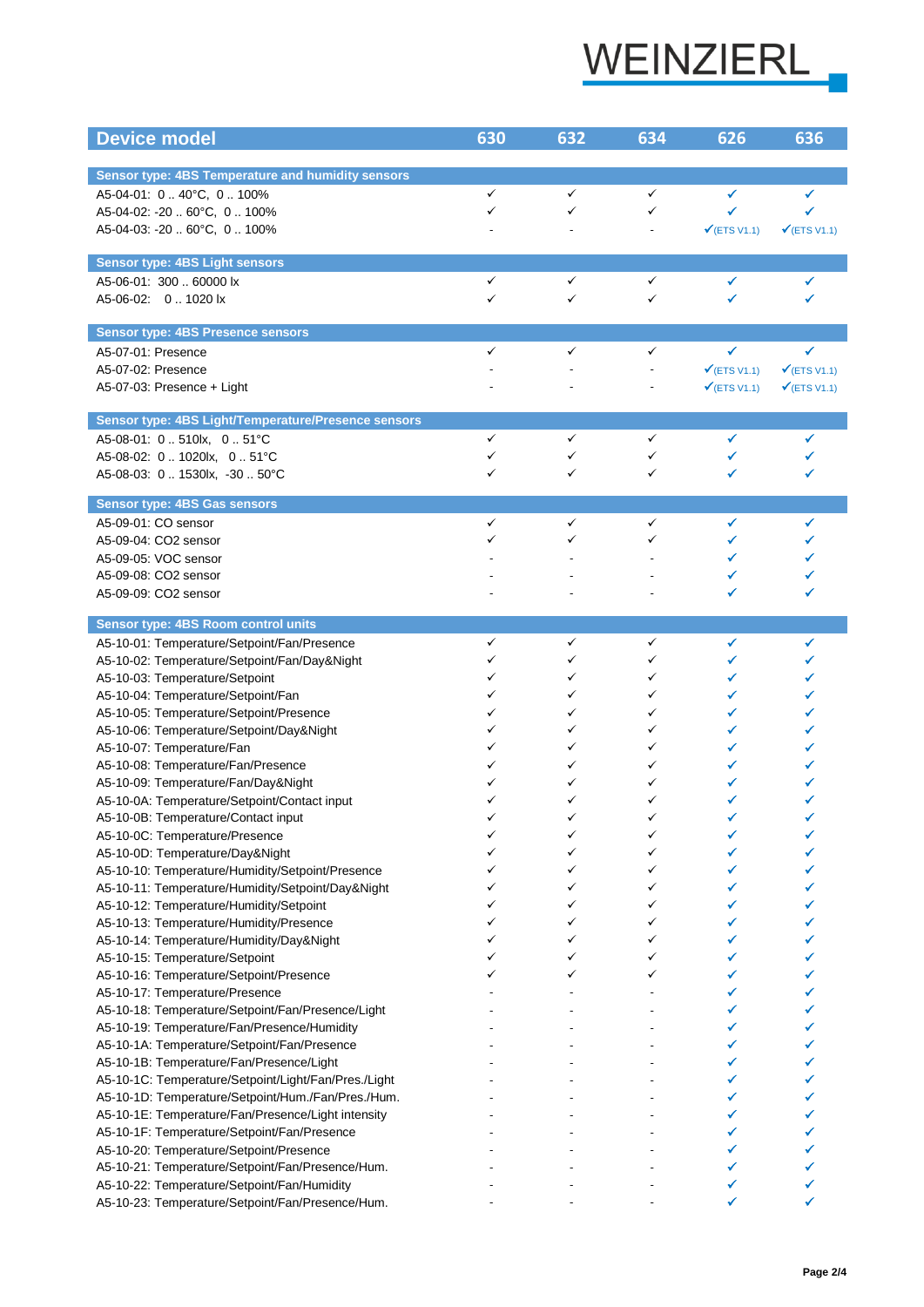## WEINZIERL

| <b>Device model</b>                              | 630 | 632 | 634 | 626                     | 636                     |
|--------------------------------------------------|-----|-----|-----|-------------------------|-------------------------|
|                                                  |     |     |     |                         |                         |
| <b>Sensor type: 4BS Automatic counter</b>        |     |     |     |                         |                         |
| A5-12-00: Counter                                |     |     |     |                         |                         |
| A5-12-01: Electricity                            |     |     |     |                         |                         |
| A5-12-02: Gas                                    |     |     |     |                         |                         |
| A5-12-03: Water                                  |     | ✓   | ✓   |                         |                         |
|                                                  |     |     |     |                         |                         |
| <b>Sensor type: 4BS Environment sensors</b>      |     |     |     |                         |                         |
| A5-13-01: Weather station                        |     |     |     |                         |                         |
| A5-13-02: Sunlight, northern hemisphere          |     |     |     |                         |                         |
| A5-13-03: Date                                   |     |     |     |                         |                         |
| A5-13-04: Time and day                           |     |     |     |                         |                         |
| A5-13-05: Direction                              |     |     |     |                         |                         |
| A5-13-06: Geo position                           |     |     |     |                         |                         |
| Sensor type: 4BS Digital input                   |     |     |     |                         |                         |
| A5-30-01: Simple contact input, battery monitor  |     |     |     |                         |                         |
| A5-30-02: Simple contact input                   |     |     |     |                         |                         |
| A5-30-03: 4 contact inputs, wake and temperature |     |     |     |                         |                         |
| A5-30-04: 3 Digital Inputs, 1 byte               |     |     |     | $\checkmark$ (ETS V1.1) | $\checkmark$ (ETS V1.1) |

## **Channel type: Link KNX to EnOcean actuator**

| <b>Emulated sensor type / actuator type</b> |              |              |                         |                         |
|---------------------------------------------|--------------|--------------|-------------------------|-------------------------|
| F6-02-01/D2-03-00: RPS Switch               | $\checkmark$ | $\checkmark$ | ✔                       | ✔                       |
| D2-01-00: VLD Actuators (Light)             |              |              |                         |                         |
| D2-01-01: VLD Actuators (Light)             |              |              |                         |                         |
| D2-01-02: VLD Actuators (Light)             |              |              |                         |                         |
| D2-01-03: VLD Actuators (Light)             |              |              |                         |                         |
| D2-01-04: VLD Actuators (Light)             |              |              |                         |                         |
| D2-01-05: VLD Actuators (Light)             |              |              |                         |                         |
| D2-01-06: VLD Actuators (Light)             |              |              |                         |                         |
| D2-01-07: VLD Actuators (Light)             |              |              |                         |                         |
| D2-01-08: VLD Actuators (Light)             |              |              |                         |                         |
| D2-01-09: VLD Actuators (Light)             |              |              |                         |                         |
| D2-01-0A: VLD Actuators (Light)             |              |              |                         |                         |
| D2-01-0B: VLD Actuators (Light)             |              |              |                         |                         |
| D2-01-0C: VLD Actuators (Light)             |              |              |                         |                         |
| D2-01-0D: VLD Actuators (Light)             |              |              |                         |                         |
| D2-01-0E: VLD Actuators (Light)             |              |              |                         |                         |
| D2-01-0F: VLD Actuators (Light)             |              |              |                         |                         |
| D2-01-10: VLD Actuators (Light)             |              |              | ✓                       |                         |
| D2-01-11: VLD Actuators (Light)             |              |              |                         |                         |
| D2-01-12: VLD Actuators (Light)             |              |              |                         |                         |
| D2-01-13: VLD Actuators (Light)             |              |              |                         |                         |
| D2-01-14: VLD Actuators (Light)             |              |              |                         |                         |
| D2-05-00: VLD Actuators (Blinds)            |              |              |                         |                         |
| D2-05-01: VLD Actuators (Blinds)            |              |              |                         |                         |
| D2-05-02: VLD Actuators (Blinds)            |              |              |                         |                         |
| D5-00-01: 1BS Contact input                 | ✓            | ✓            |                         |                         |
| A5-20-01: HKL Drive for control valve       |              | ✓            |                         |                         |
| A5-20-04: HKL Drive for control valve       |              |              |                         |                         |
| A5-20-06: HVAC actuator for valve           |              |              | $\checkmark$ (ETS V1.1) | $\checkmark$ (ETS V1.1) |